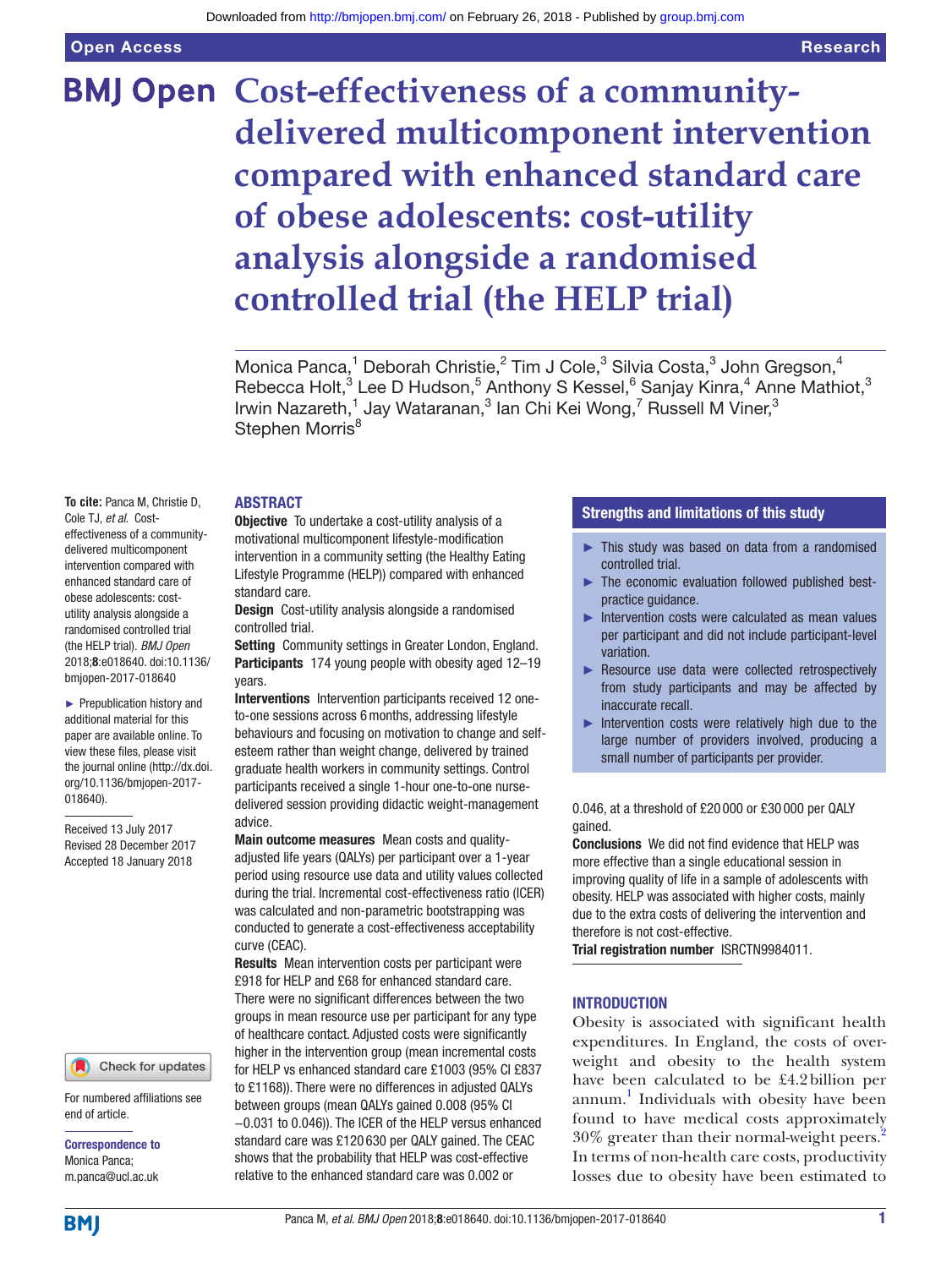be £15.8 billion.<sup>1</sup> Childhood obesity in particular imposes a substantial cost to the health system, with estimates of around US\$14billion per annum in the USA.[3](#page-7-2)

Obesity in children and adolescents is a global public health concern. Approximately 7% of children and adolescents in the UK have obesity at a level likely to be associated with comorbidities[.4](#page-7-3)

Prevention of obesity is important, so too are effective treatments for those already affected. Lifestyle interventions, involving a combination of diet, exercise and/or behaviour modification are essential for obesity management.<sup>5</sup>

The Healthy Eating and Lifestyle Programme (HELP) is a community-delivered evidence-based multicomponent intervention focusing on enhancing motivation to change, developing self-efficacy and self-esteem for individuals with obesity aged 12–19years, seeking help to manage their weight. In an accompanying paper, $6$  we evaluated the efficacy of HELP intervention compared with enhanced standard care for adolescents with obesity. In this paper, we focus on the cost-effectiveness of the HELP intervention.

There are few economic evaluations of childhood lifestyle obesity interventions; and among those that have been conducted, differences in the type of intervention, age of participants, cost components included, country of setting, outcomes of interest and methodologies mean that it is difficult to draw conclusions as to whether such interventions are cost-effective (see online [supplementary table 1](https://dx.doi.org/10.1136/bmjopen-2017-018640)).

Therefore, the aim of this paper was to assess the costs and cost-effectiveness of the HELP intervention from the perspective of the UK National Health Service (NHS).

# **METHODS**

#### Trial design

The HELP trial was a Medical Research Council complex phase III efficacy randomised clinical trial. The study tested a community-delivered multicomponent intervention designed for adolescents, developed from best practice as identified by the National Institute for Health and Care Excellence (NICE).<sup>[5](#page-7-4)</sup>

The study population comprised 174 young people with obesity (body mass index (BMI) >95th BMI centile for age and sex based on the UK 1990 growth refer-ence<sup>[7](#page-7-6)</sup>), aged 12–19 years, recruited from primary care and community settings within the Greater London area. Participants were individually randomised to receiving either the HELP intervention (n=87) or enhanced standard care (n=87).

Intervention participants and at least one parent attended 12 fortnightly ~60min sessions with a Graduate Health Worker ('provider') in one-to-one meetings over 6 months. A written manual was used to enable delivery in a standardised manner by all the providers. The intervention comprised motivational interviewing and solution-focused approaches to increase engagement and

concordance with the four programme components: (1) modifying eating behaviour and encouraging regular eating patterns, (2) decreasing sedentary behaviour and increasing lifestyle and programme activity, (3) reducing intake of energy-dense foods and increasing healthy nutritional choice and (4) addressing emotional eating triggers.

Controls attended one one-to-one enhanced standard care session delivered by a community or primary care nurse at the young person's general practice or an alternative community setting. Where a practice nurse was not available, a trained staff (eg, agency nurse, healthcare assistant) was provided by the study team to deliver the session. The session lasted ~40–60min and incorporated standard Department of Health guidance and published information on obesity including information on eating behaviours, healthy activity levels and healthy eating patterns.

Further details of the structure of the clinical trial are available from the study protocol<sup>[8](#page-7-7)</sup> and from the accompa-nying paper.<sup>[6](#page-7-5)</sup>

The trial found that mean BMI across the whole study population was  $32.3 \text{ kg/m}^2$  (SD 4.4) at the start and  $32.6$  kg/m<sup>2</sup> (SD 4.7) at the end of the intervention. There were no significant differences in the primary outcome, BMI at 6 months, between groups: adjusted difference in BMI  $-0.11 \text{ kg/m}^2$  ((95% CI  $-0.62$  to 0.40), P value=0.7). No significant differences were observed for changes in secondary outcomes including BMI z-score, fat mass, self-esteem, eating behaviours or quality of life (all P values >0.3) between intervention and control groups at 6 months.[6](#page-7-5) The process evaluation showed that participants and their families found the intervention highly engaging, respectful and helpful in making reported behavioural changes.

#### Patient involvement

Adolescents and their families were not involved in the design of the study; however, conversations with families about questionnaires had taken place in relation to other projects and audits. Feedback from clinical contact with adolescents and parents were used to inform the development of the research question and outcome measures. Adolescents and parents were not involved in the recruitment and conduct of the study. As part of the study, an integrated process evaluation reviewed participants' experience of taking part in the randomised controlled trial. In addition, an independent qualitative evaluation of participant experience was completed and presented at a dissemination day. Adolescents and parents participated in the dissemination day contributing to a future research design. A summary of the study results was sent to all adolescents who took part in the trial.

#### Overview of economic evaluation

We undertook a cost-utility analysis to compare the costs and outcomes associated with HELP versus enhanced standard care. The outcome measure was quality-adjusted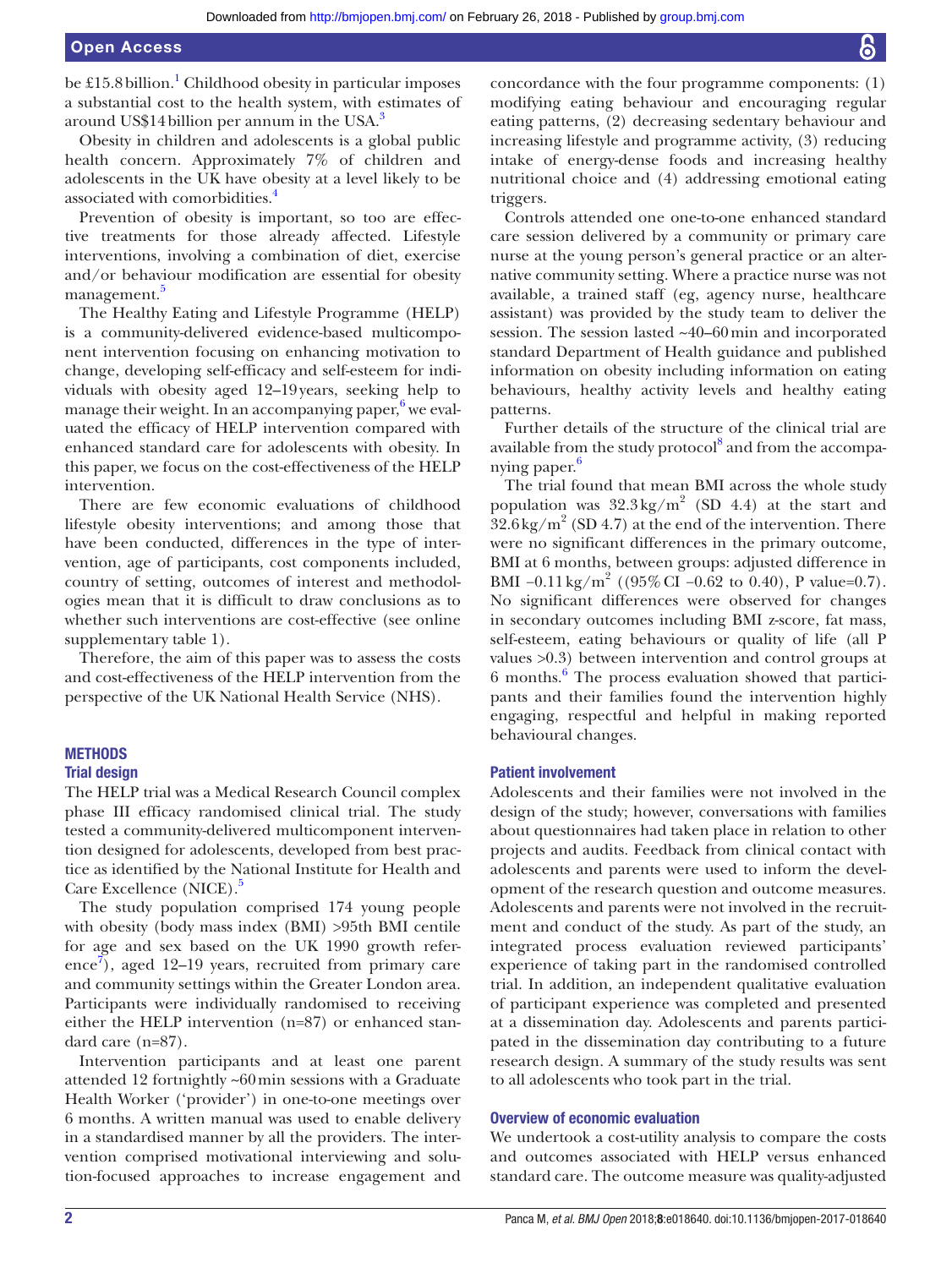life years (QALYs), which combine length of life and quality of life and is consistent with the NICE recommen-dations.<sup>[9](#page-7-8)</sup> The analysis took a UK NHS perspective; costs from a personal social services perspective were likely to be negligible and so were excluded. Costs were calculated in 2013/2014 UK pounds. The time horizon was 1year, reflecting follow-up in the trial. Extrapolation beyond the end of the trial using decision-analytical modelling was not undertaken because the within-trial analysis found no evidence of significant differences in benefits between intervention and control groups, and costs were significantly higher in the intervention group; the 1year time horizon was long enough to reflect all important differences in costs or outcomes between the two treatments. Since the time horizon was 1year, discounting was unnecessary.

# Resource use and costs

For every participant, we calculated the cost of the lifestyle intervention and the cost of follow-up using resource use data collected retrospectively in the trial via questionnaires sent to participants at baseline and 6 and 12 months postrandomisation.

The cost of HELP included providers' training, learning materials for providers and participants and time spent by providers/experienced psychologist in each follow-up session with participants.

There were 21 providers who received training to deliver HELP (each trained for 5 days; 7hours/day) from experienced psychologists in specific motivational interviewing techniques and the use of solution-focused questioning in the intervention group. In the enhanced standard care group, the nurses did not receive any training in delivery style.

In the HELP group, we accounted for 1.5hours spent by the provider to deliver the intervention and room rental for each session, plus 1.5hours spent by the experienced psychologist to supervise the delivery of session 1 of the intervention with the provider's first participant. In the enhanced standard care group, we accounted for 1hour spent by the nurse to deliver the single educational session plus room rental.

Providers' travel time (mean 1.5hours) to and from session venues, and travel costs were accounted for in the HELP group. Travel time (mean 2hours) to and from session venues was accounted for in the enhanced standard care group only if the intervention was delivered by a nurse provided by the study team (n=36), as other standard care sessions were provided by local practice nurses in their own practice.

Educational materials (manuals/leaflets) were supplied for both providers and participants in the HELP group. Leaflets were supplied for participants in the enhanced standard care group.

Follow-up resource use included: general practitioner (GP) surgery consultations; GP telephone consultations; GP home consultations; contacts with the practice nurse; referrals to secondary care services (eg, dietitian,

physiotherapist, osteopath, chiropractor, psychologist, counsellor, dentist, radiologist, community pharmacist); hospital inpatient admissions; hospital day cases and hospital outpatient visits.

Unit costs were obtained from published sources $10$   $11$ (for all resource use associated with follow-up care not directly related to the interventions; [table](#page-3-0) 1) and local costs (for any resource use needed to deliver the intervention; see online [supplementary table 2\)](https://dx.doi.org/10.1136/bmjopen-2017-018640), inflated where appropriate.

# Utilities and QALYs

Participants' generic health state was assessed using the EuroQol 5D (EQ-5D-3L) descriptive system<sup>[12 13](#page-7-10)</sup> at baseline, 6 and 12 months postrandomisation. The EQ-5D-3L is a validated generic health-related preference-based measure comprising five dimensions (mobility, self-care, usual activities, pain, anxiety/depression) with three levels in each item. Every EQ-5D-3L health state was converted into a single summary index (utility value) using a formula that attaches weights to each of the levels in each dimension based on valuations by general population samples. Given the perspective of our analysis, we used a value set for the UK population to calculate utility values at each time point for every participant.<sup>[14](#page-7-11)</sup> Utility values at each point in time were calculated. The values lie on a scale between 0 (equivalent to death) and 1 (equivalent to full health); negative values are possible, representing states worse than death. A utility profile was created for each participant assuming a straight line relation between their utility values at each measurement point in time. QALYs for each participant from baseline to 12 months were calculated as the area under the utility profile.

#### Dealing with missing data

Multiple imputation was used to impute missing data for costs of primary and secondary care contacts, total cost, utility values at every time point and total QALYs. The cost variables were unit costs multiplied by resource use. Age, gender and treatment allocation were included in the imputation models as additional explanatory variables.

We used multiple imputation with chained equations to impute missing data under the assumptions that data were missing at random. We generated 20 imputed datasets.

## Statistical methods

Mean resource use, costs, utility values and QALYs were compared between groups on an intention-to-treat basis and the incremental cost-effectiveness ratio (ICER) calculated.

We calculated differences in mean costs and QALYs between groups using regression analysis, regressing individual QALYs and costs against treatment allocation in the trial controlling for other factors.

QALYs gained were adjusted for age, gender and baseline utility values. Incremental costs were adjusted for age, gender and costs in the 6-month period prior to baseline.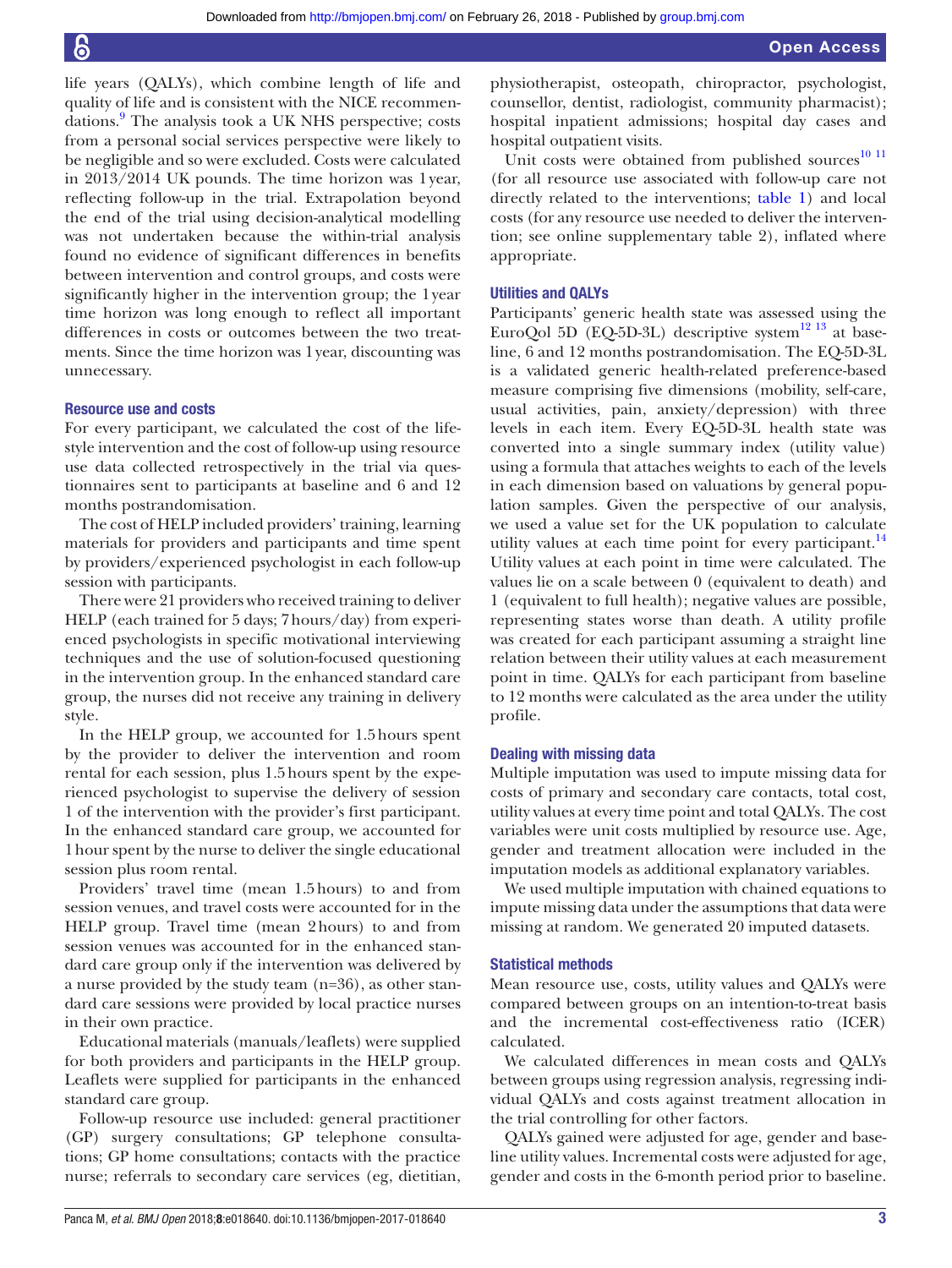Open Access

<span id="page-3-0"></span>Table 1 Mean healthcare resource use±SD, unit costs (2013/2014 values), complete data

|                                 | Unit costs            | <b>HELP</b> |                 | <b>Enhanced standard</b><br>care |                 |                    |      |
|---------------------------------|-----------------------|-------------|-----------------|----------------------------------|-----------------|--------------------|------|
| Type of resource use (unit)     | (references)          | N           | <b>Mean</b> ±SD | N                                | <b>Mean</b> ±SD | Difference P value |      |
| Hospital inpatient (admission)  | £1758.369             | 59          | $0.05 \pm 0.29$ | 53                               | $0.06 + 0.41$   | $-0.01$            | 0.93 |
| Hospital day case (attendance)  | £693.00 <sup>9</sup>  | 59          | $0.15 + 0.81$   | 52                               | $0.04 \pm 0.19$ | 0.11               | 0.32 |
| Hospital outpatient (visit)     | £108.22 <sup>9</sup>  | 58          | $0.64 \pm 1.22$ | 52                               | $0.29 \pm 0.70$ | 0.35               | 0.07 |
| A&E (visits)                    | £115.00 $^9$          | 58          | $0.29 \pm 0.56$ | 53                               | $0.23 \pm 0.54$ | 0.07               | 0.53 |
| GP surgery (consultation)       | £45.00 $10$           | 58          | $1.57 + 2.31$   | 50                               | $1.46 \pm 1.80$ | 0.11               | 0.79 |
| GP home (visit)                 | £114.00 <sup>10</sup> | 59          | $0.00 + 0.00$   | 53                               | $0.00 \pm 0.00$ | 0.00               | 0.00 |
| GP phone (consultation)         | £27.00 <sup>10</sup>  | 59          | $0.27 + 0.69$   | 53                               | $0.32 \pm 0.94$ | $-0.05$            | 0.75 |
| Nurse home (visit)              | £70.00 <sup>10</sup>  | 59          | $0.02 \pm 0.13$ | 52                               | $0.00 \pm 0.00$ | 0.02               | 0.35 |
| Nurse surgery (visit)           | £13.43 $10$           | 58          | $0.26 \pm 0.78$ | 53                               | $0.25 \pm 0.78$ | 0.01               | 0.93 |
| Nurse phone (consultation)      | £13.43 <sup>10</sup>  | 58          | $0.02 \pm 0.13$ | 52                               | $0.00 + 0.00$   | 0.02               | 0.35 |
| NHS dietician (visit)           | £35.00 <sup>10</sup>  | 58          | $0.09 \pm 0.34$ | 52                               | $0.04 \pm 0.19$ | 0.05               | 0.37 |
| Community pharmacist (contact)  | £56.00 $10$           | 58          | $0.31 \pm 0.78$ | 52                               | $0.15 \pm 0.54$ | 0.16               | 0.23 |
| NHS physiotherapist (visit)     | £34.00 <sup>10</sup>  | 58          | $0.14 \pm 0.71$ | 53                               | $0.19 + 1.00$   | $-0.05$            | 0.76 |
| Private physiotherapist (visit) | £77.00 <sup>10</sup>  | 58          | $0.03 \pm 0.26$ | 53                               | $0.06 + 0.41$   | $-0.02$            | 0.73 |
| Osteopath (visit)               | £34.00 <sup>10</sup>  | 58          | $0.03 \pm 0.26$ | 53                               | $0.00 \pm 0.00$ | 0.03               | 0.34 |
| Chiropractor (visit)            | £34.00 <sup>10</sup>  | 58          | $0.00 \pm 0.00$ | 53                               | $0.00 \pm 0.00$ | 0.00               | 0.00 |
| Psychologist (visit)            | £59.00 <sup>10</sup>  | 58          | $0.31 \pm 1.88$ | 53                               | $0.06 + 0.41$   | 0.25               | 0.34 |
| Counsellor (visit)              | £58.00 <sup>10</sup>  | 58          | $0.09 + 0.66$   | 53                               | $0.30 \pm 1.48$ | $-0.22$            | 0.31 |
| Any other healthcare (contact)  | £81.00910             | 57          | $0.46 + 1.31$   | 53                               | $0.45 \pm 1.25$ | 0.01               | 0.99 |

A&E, accident and emergency; GP, general practitioner; HELP, Healthy Eating and Lifestyle Programme; NHS, National Health Service.

To analyse QALYs gained, we used a linear regression model. To account for skewness of the cost data, we used a generalised linear model with gamma family and log  $link;^{15}$  we also considered using  $log$  Normal, Gaussian, inverse Gaussian and negative binomial distributions, but the gamma model gave the best fit in terms of residual plots and the Akaike Information Criterion. Standard errors were corrected to account for uncertainty in the imputed values. Analyses were carried out using STATA V.13.1.

The ICER was calculated by dividing the incremental costs (difference in costs between HELP intervention and enhanced standard care groups) by incremental QALYs (difference in QALYs between HELP intervention and enhanced standard care groups). We used the cost-effectiveness threshold range recommended by NICE  $(\text{\pounds}20\,000\text{ to }\text{\pounds}30\,000)^9$  $(\text{\pounds}20\,000\text{ to }\text{\pounds}30\,000)^9$  as the lower and upper limits of the maximum willingness to pay for a QALY.

For each of the 20 imputed datasets, we ran 1000 bootstrap replications and combined the results using published equations<sup>16</sup> to calculate standard errors around mean values accounting for uncertainty in imputed values, the skewed nature of the cost data and utility values and sampling variation. Standard errors were used to calculate 95% CIs around point estimates.

A cost-effectiveness acceptability curve<sup>17</sup> showing the probability that the HELP intervention was cost-effective

compared with enhanced standard care at a range of values for the maximum willingness to pay for a QALY was generated based on the proportion of the bootstrap replications across all 20 imputed datasets. The probabilities that the HELP intervention was cost-effective at a maximum willingness to pay for a QALY of £20000 and £30000 were reported.

# **RESULTS**

# Participants' characteristics

Participants in the clinical trial were well balanced in terms of age, gender and baseline BMI and EQ-5D values, although there were slightly fewer black participants and slightly greater numbers of white and Asian participants in the HELP  $arm<sup>6</sup>$ 

## Resource use and costs

During the 12-month follow-up, there were no significant differences in any component of healthcare resource use between HELP and enhanced standard care ([table](#page-3-0) 1). The most common types of contact were GP surgery visits for both groups with a mean (SD) of 1.57 (SD 2.31) visits per participant in the HELP group (n=58) and 1.46 (SD 1.80) visits per participant in the enhanced standard care group (n=50), followed by outpatient visits in the HELP group (mean 0.64 (SD 1.22), n=58) and counsellor visits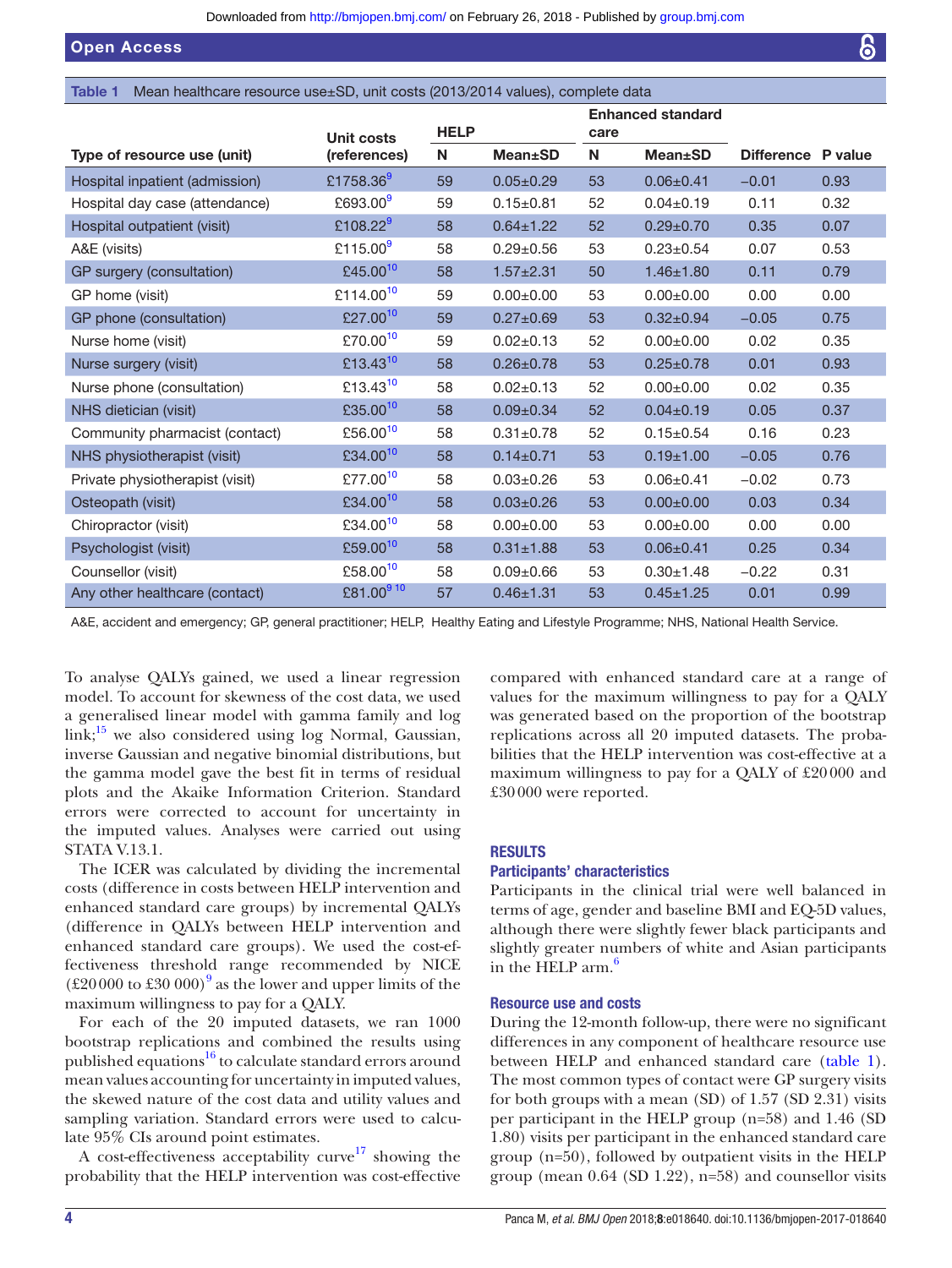Open Access

<span id="page-4-0"></span>

| Table 2 Mean cost±SD of HELP and enhanced standard care and resource use per participant               |                                       |                                    |                                              |  |
|--------------------------------------------------------------------------------------------------------|---------------------------------------|------------------------------------|----------------------------------------------|--|
| Type of costs                                                                                          | <b>HELP</b>                           | <b>Enhanced standard</b><br>care   | <b>HELP versus enhanced</b><br>standard care |  |
| Training                                                                                               |                                       |                                    |                                              |  |
| Provider/nurse                                                                                         | £130 $\pm$ £0                         | £0±£0                              | £130                                         |  |
| Psychologist                                                                                           | $£46\pm £0$                           | £0±£0                              | £46                                          |  |
| Intervention                                                                                           |                                       |                                    |                                              |  |
| Provider/nurse                                                                                         | £201±£90                              | £33±£17                            | £168                                         |  |
| Psychologist                                                                                           | £134 $\pm$ £60                        | £0±£0                              | £134                                         |  |
| Room rental                                                                                            | £114±£51                              | £13±£6                             | £101                                         |  |
| Travel                                                                                                 |                                       |                                    |                                              |  |
| Provider/nurse                                                                                         | £279±£124                             | £22±£26                            | £257                                         |  |
| Materials                                                                                              |                                       |                                    |                                              |  |
| Manual for provider                                                                                    | £3±£0                                 | £0±£0                              | £3                                           |  |
| Manual/leaflets for participant                                                                        | £5±£0                                 | £1±£0                              | E4                                           |  |
| Other materials for participant                                                                        | £5±£0                                 | £0±£0                              | £5                                           |  |
| Intervention costs per participant                                                                     | £918±£201                             | £68±£22                            | £850                                         |  |
| Costs (95% CI) of healthcare resource use during follow-up                                             |                                       |                                    |                                              |  |
| Complete cases                                                                                         | £363<br>(£221 to £505)<br>$(n=55)$    | £357<br>(£114 to £600)<br>$(n=48)$ | £6<br>(-£264 to £275)<br>$(n=103)$           |  |
| With imputation                                                                                        | £320<br>(£212 to £428)                | £462<br>(£268 to £657)             | $-£142$<br>(-£363 to £79)                    |  |
| Total costs (95% CI) per participant (intervention cost plus healthcare resource use during follow-up) |                                       |                                    |                                              |  |
| Complete cases                                                                                         | £1281<br>(£1246 to £1527)<br>$(n=55)$ | £425<br>(£188 to £675)<br>$(n=48)$ | £855<br>(£685 to £1,224)<br>$(n=103)$        |  |
| With imputation                                                                                        | £1238<br>(£1237 to £1452)             | £530<br>(£343 to £732)             | £708<br>(£587 to £1028)                      |  |

HELP, Healthy Eating and Lifestyle Programme.

in the enhanced standard care group (mean 0.30 (SD 1.48), n=53). Any other healthcare visits comprised visits with a dentist, orthodontist or an optician.

In the complete case analysis, the mean total cost of healthcare resource use per participant were £363 (95% CI  $\text{\pounds}221$  to  $\text{\pounds}505$ ) in the HELP group (n=55) and  $\text{\pounds}357$ (95% CI £114 to £600) in the enhanced standard care group (n=48; [table](#page-4-0) 2). Accounting for missing data using multiple imputation, the values were £320 (95% CI £212 to £428) and £462 (95% CI £268 to £657), respectively.

There were 758 sessions delivered in the intervention group and 71 sessions delivered in the control group. The mean total intervention cost per participant was £918 (95% CI £875 to £960) for the delivery of the HELP intervention and £68 (95% CI £63 to £73; [table](#page-4-0) 2) for enhanced standard care.

Accounting for missing data using multiple imputation the mean total costs per participant were £1238 (95% CI £1237 to £1452) in the intervention group  $(n=87)$  and £530 (95% CI £343 to £732) in the control group (n=87; [table](#page-4-0) 2). Values for complete case analysis followed the same trend [\(table](#page-4-0) 2). The difference in intervention costs

between intervention and control groups was driven by the costs of the delivery of HELP intervention and provider's travel.

# Utilities and QALYs

Mean utility values per participant at each follow-up point were similar for both groups and did not vary significantly over time in either group ([table](#page-5-0) 3).

Accounting for missing data, mean utility values per participant in the intervention group increased from 0.792 (95% CI 0.736 to 0.849) at baseline to 0.848 (95% CI 0.806 to 0.890) at 6months and then at 0.849 (95% CI 0.807 to 0.891) at 12 months. The mean utility values per participant in control group increased from 0.829 (95% CI 0.788 to 0.870) at baseline to 0.891 (95% CI 0.858 to 0.924) at 6months and declined to 0.847 (95% CI 0.805 to 0.889) at 12 months. Mean total QALYs per participant in the intervention group were 0.855 (95% CI 0.816 to 0.895) and in control group were 0.881 (95% CI 0.851 to 0.912). Utility values and QALYs were similar for complete cases.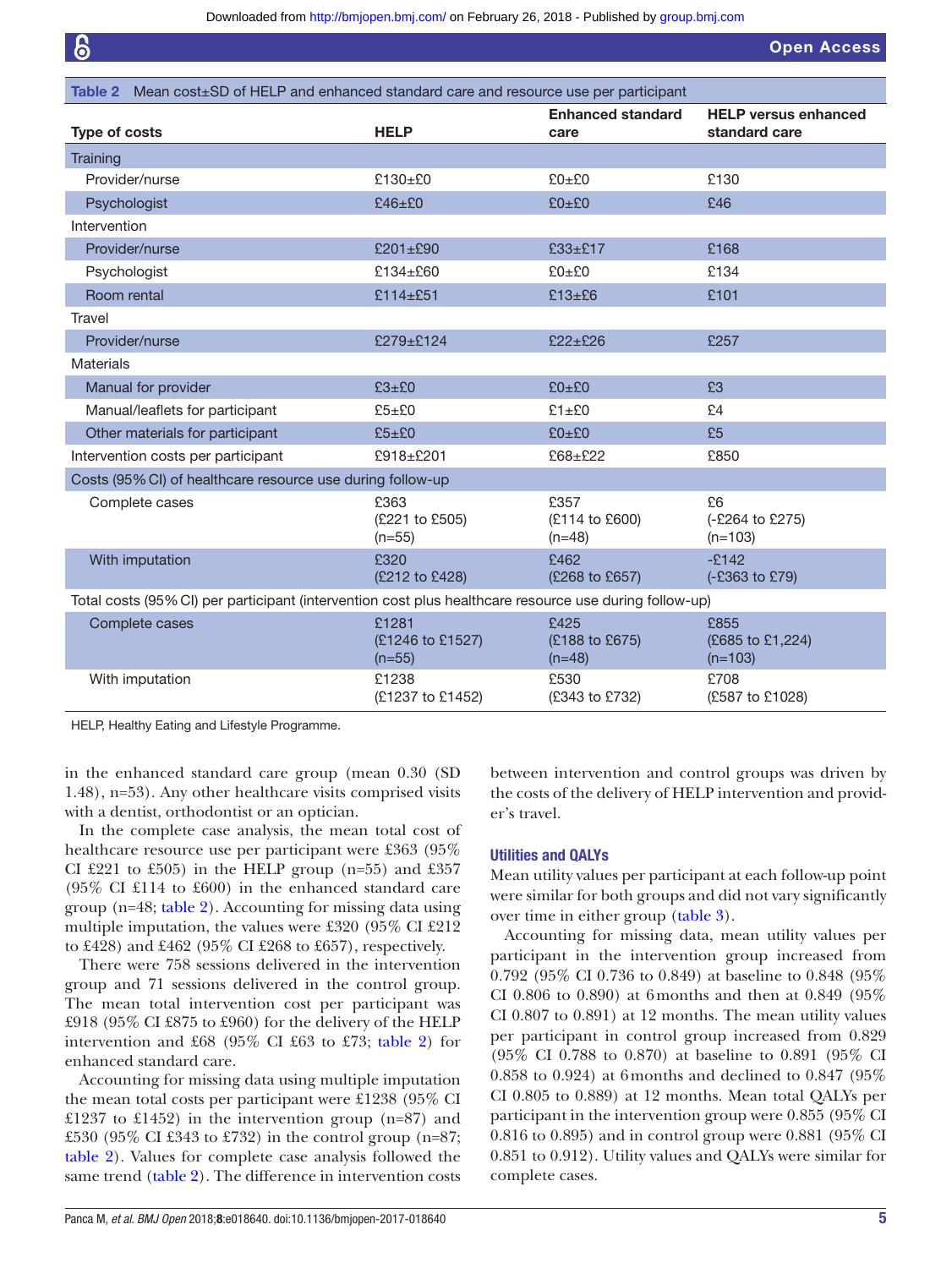<span id="page-5-0"></span>

| Mean utility values and QALYs per participant<br>Table 3 |                |                             |                               |                             |  |
|----------------------------------------------------------|----------------|-----------------------------|-------------------------------|-----------------------------|--|
|                                                          | <b>HELP</b>    |                             | <b>Enhanced standard care</b> |                             |  |
| <b>Utility values</b>                                    | Mean           | (95% CI)                    | Mean                          | (95% CI)                    |  |
| Complete cases                                           |                |                             |                               |                             |  |
| <b>Baseline</b>                                          | $0.793$ (n=83) | $(0.735 \text{ to } 0.850)$ | $0.833(n=85)$                 | $(0.792 \text{ to } 0.875)$ |  |
| 6 months                                                 | $0.852$ (n=68) | $(0.803 \text{ to } 0.902)$ | $0.881$ (n=63)                | $(0.844 \text{ to } 0.918)$ |  |
| 12 months                                                | $0.851$ (n=59) | $(0.799$ to $0.902)$        | $0.871$ (n=52)                | $(0.812 \text{ to } 0.930)$ |  |
| <b>QALYS</b>                                             | $0.837$ (n=54) | $(0.787 \text{ to } 0.887)$ | $0.867$ (n=50)                | $(0.828 \text{ to } 0.907)$ |  |
| With imputation                                          |                |                             |                               |                             |  |
| <b>Baseline</b>                                          | 0.792          | $(0.736 \text{ to } 0.849)$ | 0.829                         | $(0.788 \text{ to } 0.870)$ |  |
| 6 months                                                 | 0.848          | $(0.806 \text{ to } 0.890)$ | 0.891                         | $(0.858 \text{ to } 0.924)$ |  |
| 12 months                                                | 0.849          | $(0.807 \text{ to } 0.891)$ | 0.847                         | $(0.805 \text{ to } 0.889)$ |  |
| <b>QALYs</b>                                             | 0.855          | $(0.816 \text{ to } 0.895)$ | 0.881                         | $(0.851$ to $0.921)$        |  |

Data include values imputed using multiple imputation (see text).

HELP, Healthy Eating and Lifestyle Programme; QALYs, quality-adjusted life years.

# Cost-utility analysis

In the base case analysis, accounting for missing data using multiple imputation and baseline characteristics, there were no significant differences in costs or QALYs between the two groups: the mean incremental cost for HELP versus enhanced standard care was £1003 (95% CI £837 to £1 168) and the mean QALYs gained were 0.008 (95% CI −0.031 to 0.046) [\(table](#page-5-1) 4). The incremental costs and QALYs gained for HELP versus enhanced standard care remained not significantly different from zero when rerunning the base case analysis without adjustment and using complete cases.

The ICER of the HELP versus enhanced standard care was £120630 per QALY gained. The cost-effectiveness acceptability curve shows that the probability that HELP was cost-effective relative to the enhanced standard care was 0.002 or 0.046, at a threshold of £20000 or £30000 per QALY gained [\(figure](#page-6-0) 1).

# **DISCUSSION**

# Principal findings

The HELP trial showed that changes in BMI in adolescents with obesity who received the intervention are similar to those seen in adolescents who received enhanced standard care. Our economic analysis of the HELP trial showed that the intervention had similar outcomes but higher costs when compared with the enhanced standard care. Resource use during follow-up was similar between the trial arms, and therefore the cost of the HELP intervention was the major driver of the cost difference.

Given no differences in outcomes or resource use during follow-up between groups and higher intervention costs, our findings indicate the HELP intervention is unlikely to be cost-effective.

#### Strengths and weaknesses

The HELP intervention was designed specifically for adolescents who have difficulties losing weight and

| (baseline to 12 months)                    |                  |                      |                     |                              |
|--------------------------------------------|------------------|----------------------|---------------------|------------------------------|
|                                            | Incremental cost |                      | <b>QALYs gained</b> |                              |
|                                            | Mean             | $(95% \, \text{Cl})$ | <b>Mean</b>         | $(95% \, \text{Cl})$         |
| Base case*                                 | £1003            | (£837 to £1 168)     | 0.008               | $(-0.031$ to $0.046)$        |
| No adjustment+                             | £861             | (£713 to £1 010)     | $-0.037$            | $(-0.100 \text{ to } 0.027)$ |
| Complete case analysis‡                    | £1022            | (£673 to £1 372)     | 0.018               | $(-0.021$ to $0.058)$        |
| Complete case analysis with no adjustments | £955             | (£432 to £1 477)     | $-0.030$            | $(-0.093 \text{ to } 0.033)$ |

<span id="page-5-1"></span>Table 4 Cost-effectiveness of HELP intervention versus enhanced standard care: complete case and imputed data analyses (baseline to 12 months)

\*Data include values imputed using multiple imputation with SEs corrected to account for uncertainty in the imputed values. The QALYs gained are adjusted for age, gender and baseline utility values. The incremental costs are adjusted for age, gender costs in the 6-month period prior to baseline.

†As for the base case analysis except the QALYs gained and the incremental costs are unadjusted.

‡As for the base case analysis except there is no multiple imputation of missing values.

§As for the base case analysis except the QALYs gained and the incremental costs are unadjusted and there is no multiple imputation of missing values.

HELP, Healthy Eating and Lifestyle Programme; QALYs, quality-adjusted life years.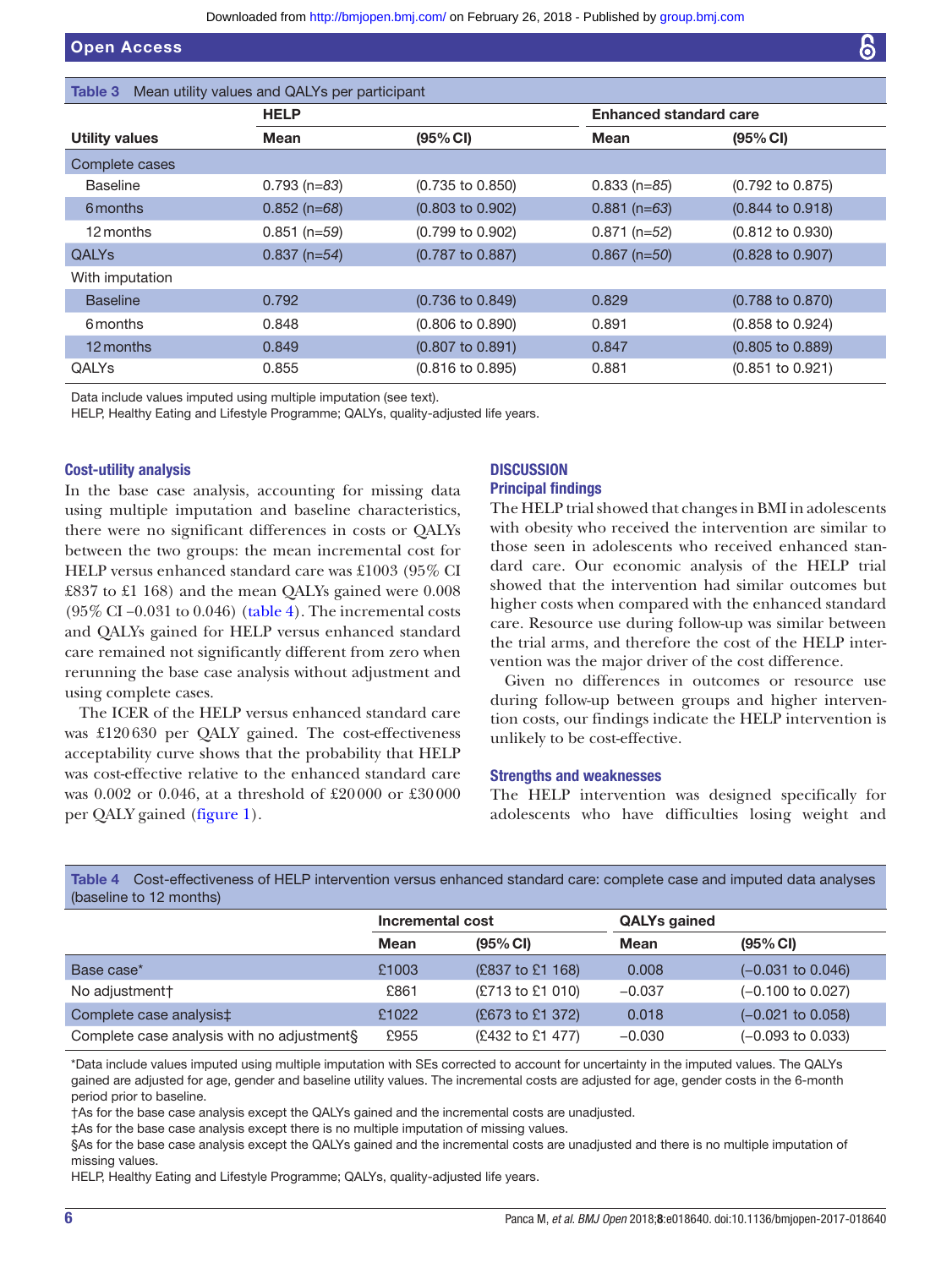

<span id="page-6-0"></span>Figure 1 Cost-effectiveness acceptability curve showing the probability that the HELP intervention is cost-effective compared with enhanced standard care over a range of values of the cost-effectiveness threshold. HELP, Healthy Eating and Lifestyle Programme.

encouraged parents to participate and support their children. The major strength of the study is that it is based on data from a randomised controlled trial and that best practice methods have been used in the economic evaluation. Moreover, the numbers of control and intervention participants in the economic evaluation were balanced and their baseline characteristics were similar, although there were slightly fewer black participants and slightly greater numbers of white and Asian participants in the HELP arm.

Self-reported questionnaires were used for obtaining resource use data; these are a valid method of collecting data on healthcare resource use and are commonly used. We acknowledge that self-reported questionnaires may be subject to inaccurate recall, though we have no reason to believe this would be different between groups.

Due to high staff turnover during the study, there were 21 providers trained to deliver the intervention, and this might contribute to the relatively high mean cost per participant of the HELP intervention; smaller number of providers would lower the average training costs.

Also one-to-one meetings between participants and providers potentially made the intervention relatively resource intensive. The costs could be reduced if the intervention was provided in a group setting, however, the motivational interviewing is unlikely to be possible in such a setting.

The HELP intervention was costed using a uniform assessment of the time spent by providers in delivering the intervention. Although it is expected that there will be some variability at individual level, our approach to costing the intervention is pragmatic and unlikely to affect our findings.

Our economic analysis had a time horizon of only 1year, reflecting the duration of follow-up in the trial. While this is a limited duration, given we found no differences in utility values, QALYs or resource use during follow-up between groups up to 12 months then measuring costs and benefits after 1year using modelling was unlikely to change the results.

We also only included NHS costs in our evaluation and not, for example, costs to participants and families. Given there were no differences in healthcare resource use during follow-up and utility values between groups, including these costs is unlikely to change our conclusions. They may make the intervention appear less cost-effective if HELP intervention costs were to increase when incorporating time and travel costs borne by adolescents and families to participate in the intervention.

#### Comparisons with other studies

As noted (see online [supplementary table 1](https://dx.doi.org/10.1136/bmjopen-2017-018640)), there are few evaluations of childhood obesity interventions that include an economic evaluation with which to compare our results; however, differences between studies in terms of age of participants, country, components of the interventions and outcome measures make comparisons with other studies difficult.

In our study, possible explanations as to why there was no difference in outcomes between study groups may relate to the lack of effect of the intervention (it is possible that the trial did not provide an adequate test of the intervention, although adequately powered and methodologically robust), methodology (slow recruitment, widening the age range, dropouts) and population (highly deprived, mental health problems at baseline,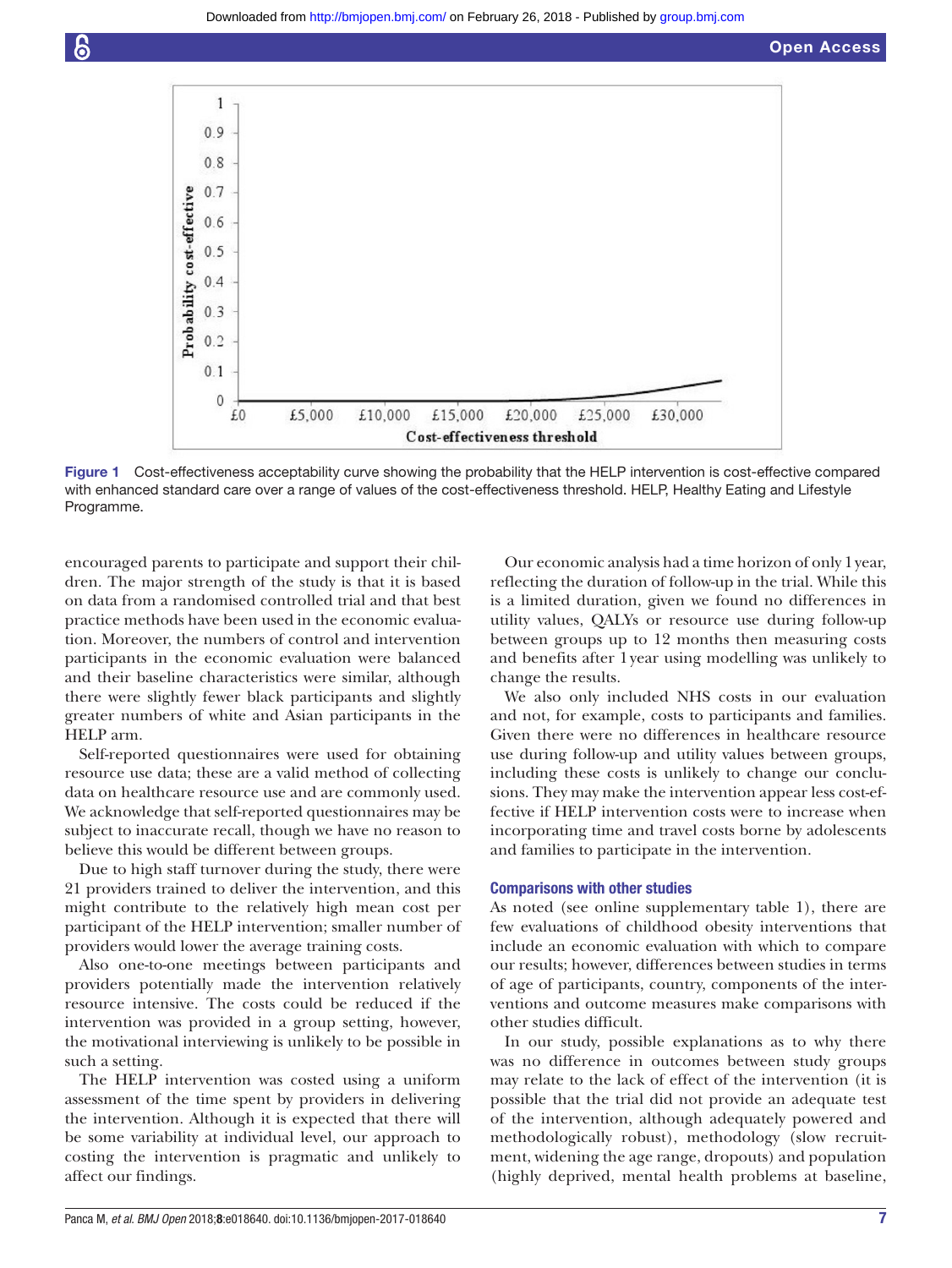despite exclusion of those known with mental health conditions).[6](#page-7-5)

# Implications

The health risks and healthcare costs associated with overweight and obesity are considerable. A public health approach to develop lifestyle interventions in adolescents should target factors contributing to obesity and barriers to lifestyle change at personal, environmental and socioeconomic levels.

The HELP intervention was no more efficacious than a standard care of a single educational session for reducing BMI in a community sample of adolescents with obesity. This adds to a large literature on negative weight-management trials for children and adolescents. Further work to understand how weight-management programmes can be delivered effectively to young people should be considered. Such research must also consider the cost implications of weight-management programmes.

# Future research

Future research is needed to identify the most cost-effective lifestyle intervention for adolescents with obesity, including its length and intensity, as well as long-term sustainability into adulthood.

#### Author affiliations

<sup>1</sup>Department of Primary Care and Population Health, UCL Institute of Epidemiology and Health Care, London, UK

<sup>2</sup>Child and Adolescent Psychological Medicine, University College London Hospitals, London, UK

<sup>3</sup>Population, Policy and Practice Programme, UCL Institute of Child Health, London, UK

4 Faculty of Epidemiology and Population Health, London School of Hygiene and Tropical Medicine, London, UK

<sup>5</sup>Great Ormond Street Hospital for Children, London, UK

6 Public Health England, London, UK

<sup>7</sup> Research Department of Practice and Policy, UCL School of Pharmacy, London, UK <sup>8</sup>Department of Applied Health Research, UCL Institute of Epidemiology and Health Care, London, UK

Acknowledgements We would like to thank the young people, families and providers from the HELP trial for providing the data on which this analysis is based.

Contributors MP undertook the economic analysis and drafted the paper with input from all authors, and is the guarantor. DC conceptualised the trial, developed the trial design and intervention and revised the paper. TJC contributed to the trial design, developed the trial statistical plan and revised the paper. SC and JW monitored the data collection, cleaned the data and revised the paper. JG developed the trial statistical plan and revised the paper. RH supervised the providers and revised the paper. LDH, AK and AM contributed to trial design, writing of the protocol and revised the paper. SK, ICKW and IN contributed to the trial design and revised the paper. RMV conceptualised the trial, developed the trial design and intervention, developed the trial statistical plan and revised the paper. SM contributed to the trial design, developed the health economic plan and drafted and revised the paper.

Funding This work was supported by the NIHR under its Programme Grants for Applied Research programme (Grant Reference Number RP-PG-0608-10035)—the Paediatric Research in Obesity Multi-model Intervention and Service Evaluation (PROMISE) programme). The HELP research team acknowledges the support of the NIHR through the Primary Care Research Network. TJC was funded by MRC grant MR/M012069/1.

Disclaimer The views represented in this paper are those of the authors and not necessarily represent those of PHE, NHS, the NIHR or the Department of Health.

Competing interests AK is Director of International Public Health at Public Health England (PHE).

Patient consent Not required.

Ethics approval National Research Ethics Service, West London REC 3, on 27 August 2010. Research Ethics Committee (REC) reference number 10/H0706/54.

Provenance and peer review Not commissioned; externally peer reviewed.

Data sharing statement No additional data available.

**Open Access** This is an Open Access article distributed in accordance with the Creative Commons Attribution Non Commercial (CC BY-NC 4.0) license, which permits others to distribute, remix, adapt, build upon this work non-commercially, and license their derivative works on different terms, provided the original work is properly cited and the use is non-commercial. See: [http://creativecommons.org/](http://creativecommons.org/licenses/by-nc/4.0/) [licenses/by-nc/4.0/](http://creativecommons.org/licenses/by-nc/4.0/)

© Article author(s) (or their employer(s) unless otherwise stated in the text of the article) 2018. All rights reserved. No commercial use is permitted unless otherwise expressly granted.

#### **REFERENCES**

- <span id="page-7-0"></span>1. National Obesity Observatory (Public Health England). The economic burden of obesity. 2010 [http://www.a-new-shape.co.uk/atta](http://www.a-new-shape.co.uk/attachments/05112015141030_17022015122116_vid_8575_Burdenofobesity151110MG.pdf) [chments/05112015141030\\_17022015122116\\_vid\\_8575\\_Burdenof](http://www.a-new-shape.co.uk/attachments/05112015141030_17022015122116_vid_8575_Burdenofobesity151110MG.pdf) [obesity151110MG.pdf](http://www.a-new-shape.co.uk/attachments/05112015141030_17022015122116_vid_8575_Burdenofobesity151110MG.pdf) (accessed May 2017).
- <span id="page-7-1"></span>2. Withrow D, Alter DA. The economic burden of obesity worldwide: a systematic review of the direct costs of obesity. *[Obes Rev](http://dx.doi.org/10.1111/j.1467-789X.2009.00712.x)* 2011;12:131–41.
- <span id="page-7-2"></span>3. National Collaborative on Childhood Obesity Research (NCCOR). Childhood obesity in the United States. 2009 [http://www.nccor.org/](http://www.nccor.org/downloads/ChildhoodObesity_020509.pdf) [downloads/ChildhoodObesity\\_020509.pdf](http://www.nccor.org/downloads/ChildhoodObesity_020509.pdf) (accessed May 2017).
- <span id="page-7-3"></span>Lobstein T, Leach RJ. 2007. Tackling obesities: future choices: international comparisons of obesity trends, determinants and response—evidence review-2.Children: foresight: Government Office for Science.
- <span id="page-7-4"></span>5. National Institute for Health and Care Excellence (NICE). *Obesity: guidance on the prevention, identification, assessment and management of overweight and obesity in adults and children*. UK: National Institute for Health and Care Excellence (NICE), 2006.
- <span id="page-7-5"></span>6. Christie D, Hudson LD, Kinra S, *et al*. A community-based motivational personalised lifestyle intervention to reduce BMI in obese adolescents: results from the Healthy Eating and Lifestyle Programme (HELP) randomised controlled trial. *[Arch Dis Child](http://dx.doi.org/10.1136/archdischild-2016-311586)* 2017;102:695–701.
- <span id="page-7-6"></span>7. National Obesity Observatory (Public Health England). A simple guide to classifying body mass index in children. 2011 [https://](https://khub.net/documents/31798783/32039025/A+simple+guide+to+classifying+body+mass+index+in+children/ced23256-6f8d-43c7-9f44-222e2beebf97?version=1.0) [khub.net/documents/31798783/32039025/A+simple+guide+to+](https://khub.net/documents/31798783/32039025/A+simple+guide+to+classifying+body+mass+index+in+children/ced23256-6f8d-43c7-9f44-222e2beebf97?version=1.0) [classifying+body+mass+index+in+children/ced23256-6f8d-43c7-](https://khub.net/documents/31798783/32039025/A+simple+guide+to+classifying+body+mass+index+in+children/ced23256-6f8d-43c7-9f44-222e2beebf97?version=1.0) [9f44-222e2beebf97?version=1.0](https://khub.net/documents/31798783/32039025/A+simple+guide+to+classifying+body+mass+index+in+children/ced23256-6f8d-43c7-9f44-222e2beebf97?version=1.0) (accessed May 2017).
- <span id="page-7-7"></span>8. Christie D, Hudson L, Mathiot A, *et al*. Assessing the efficacy of the Healthy Eating and Lifestyle Programme (HELP) compared with enhanced standard care of the obese adolescent in the community: study protocol for a randomized controlled trial. *[Trials](http://dx.doi.org/10.1186/1745-6215-12-242)* 2011;12:242.
- <span id="page-7-8"></span>9. National Institute for Health and Care Excellence (NICE). *Guide to the methods of technology appraisal 2013*. London: National Institute for Health and Care Excellence (NICE), 2013.
- <span id="page-7-9"></span>10. Department of Health. *National schedule of reference costs- year 2013-2014- NHS trusts and nhs foundation trusts: NHS own cost*. London: Department of Health, 2014.
- 11. Curtis L. *Unit costs of health and social care 2013*. Kent: Personal Social Service Research Unit, 2013.
- <span id="page-7-10"></span>12. EuroQol Group. EuroQol–a new facility for the measurement of health-related quality of life. *Health Policy* 1990;16:199–208.
- 13. Brooks R. EuroQol: the current state of play. *[Health Policy](http://dx.doi.org/10.1016/0168-8510(96)00822-6)* 1996;37:53–72.
- <span id="page-7-11"></span>14. Dolan P. Modeling valuations for EuroQol health states. *[Med Care](http://dx.doi.org/10.1097/00005650-199711000-00002)* 1997;35:1095–108.
- <span id="page-7-12"></span>15. Barber J, Thompson S. Multiple regression of cost data: use of generalised linear models. *[J Health Serv Res Policy](http://dx.doi.org/10.1258/1355819042250249)* 2004;9:197–204.
- <span id="page-7-13"></span>16. Briggs A, Clark T, Wolstenholme J, *et al*. Missing…presumed at random: cost-analysis of incomplete data. *[Health Econ](http://dx.doi.org/10.1002/hec.766)* 2003;12:377–92.
- <span id="page-7-14"></span>17. Briggs AH, Gray AM. Handling uncertainty when performing economic evaluation of healthcare interventions. *[Health Technol](http://www.ncbi.nlm.nih.gov/pubmed/10448202)  [Assess](http://www.ncbi.nlm.nih.gov/pubmed/10448202)* 1999;3:1–134.
- <span id="page-7-15"></span>18. Chan RS, Woo J. Prevention of overweight and obesity: how effective is the current public health approach. *[Int J Environ Res Public Health](http://dx.doi.org/10.3390/ijerph7030765)* 2010;7:765–83.